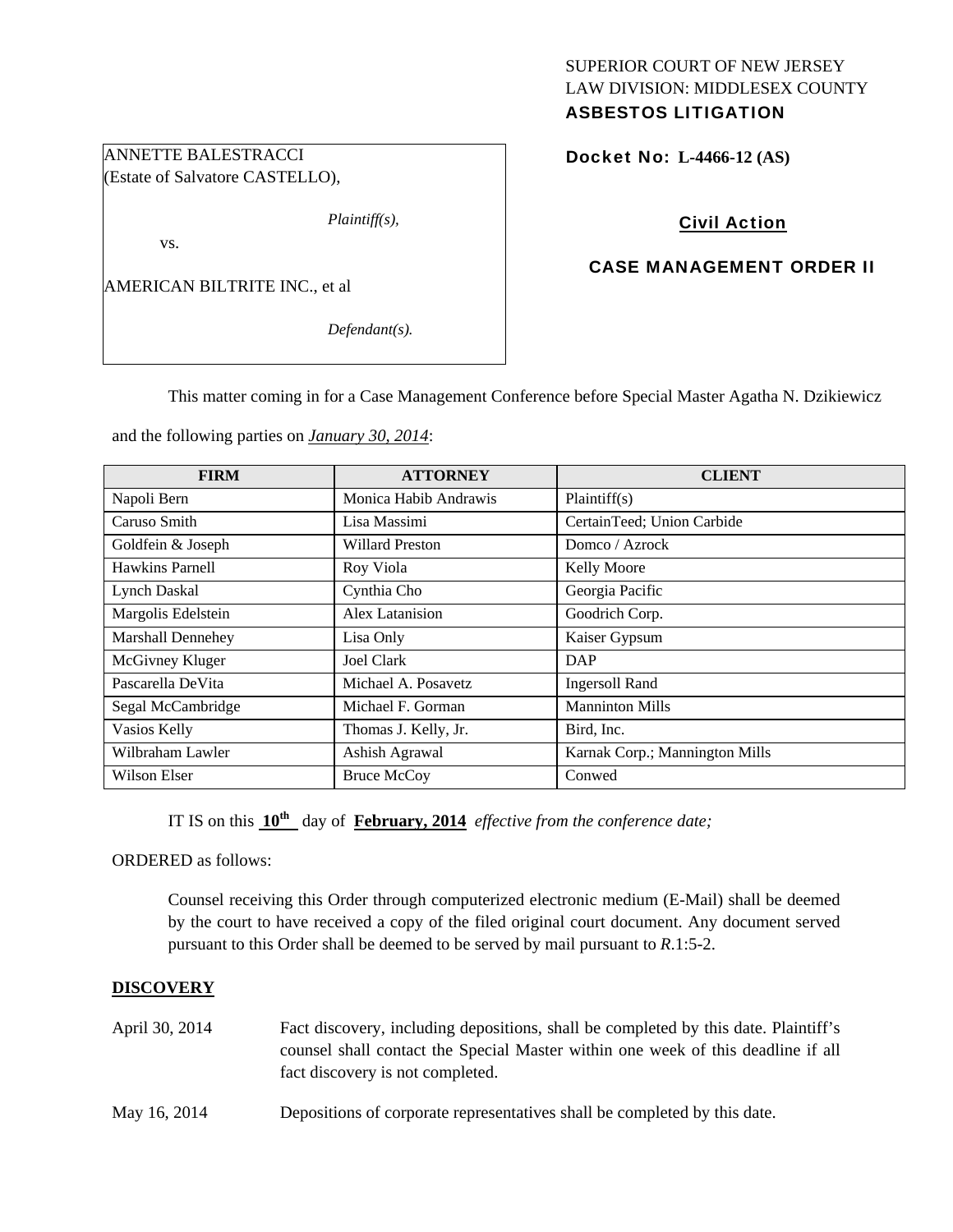#### **EARLY SETTLEMENT**

**April 8, 2014 The settlement conference previously scheduled on this date is CANCELLED.**  May 9, 2014 Settlement demands shall be served on all counsel and the Special Master by this date.

#### **SUMMARY JUDGMENT MOTION PRACTICE**

- June 13, 2014 Summary judgment motions limited to product identification issues shall be filed no later than this date.
- July 11, 2014 Last return date for product identification summary judgment motions.

#### **MEDICAL DEFENSE**

| May 16, 2014    | Plaintiff shall serve additional medical expert reports by this date.                                    |
|-----------------|----------------------------------------------------------------------------------------------------------|
| May 16, 2014    | Plaintiff is to arrange for the transfer of pathology specimens and x-rays, if any,<br>by this date.     |
| August 15, 2014 | Defendants shall identify its medical experts and serve medical expert reports, if<br>any, by this date. |

#### **LIABILITY EXPERT REPORTS**

July 18, 2014 Plaintiff shall identify its liability experts and serve liability expert reports or a certified expert statement by this date or waive any opportunity to rely on liability expert testimony.

August 15, 2014 Defendants shall identify its liability experts and serve liability expert reports, if any, by this date or waive any opportunity to rely on liability expert testimony.

#### **ECONOMIST EXPERT REPORTS**

- July 18, 2014 Plaintiff shall identify its expert economists and serve expert economist report(s), if any, by this date or waive any opportunity to rely on economic expert testimony.
- August 15, 2014 Defendants shall identify its expert economists and serve expert economist report(s), if any, by this date or waive any opportunity to rely on economic expert testimony.

#### **EXPERT DEPOSITIONS**

August 29, 2014 Expert depositions shall be completed by this date. To the extent that plaintiff and defendant generic experts have been deposed before, the parties seeking that deposition in this case must file an application before the Special Master and demonstrate the necessity for that deposition. To the extent possible, documents requested in a deposition notice directed to an expert shall be produced three

\_\_\_\_\_\_\_\_\_\_\_\_\_\_\_\_\_\_\_\_\_\_\_\_\_\_\_\_\_\_\_\_\_\_\_\_\_\_\_\_\_\_\_\_\_\_\_\_\_\_\_\_\_\_\_\_\_\_\_\_\_\_\_\_\_\_\_\_\_\_\_\_\_\_\_\_\_\_\_\_\_\_\_\_\_\_\_\_\_\_\_\_\_\_\_\_\_\_\_\_\_\_\_\_\_\_\_\_\_\_